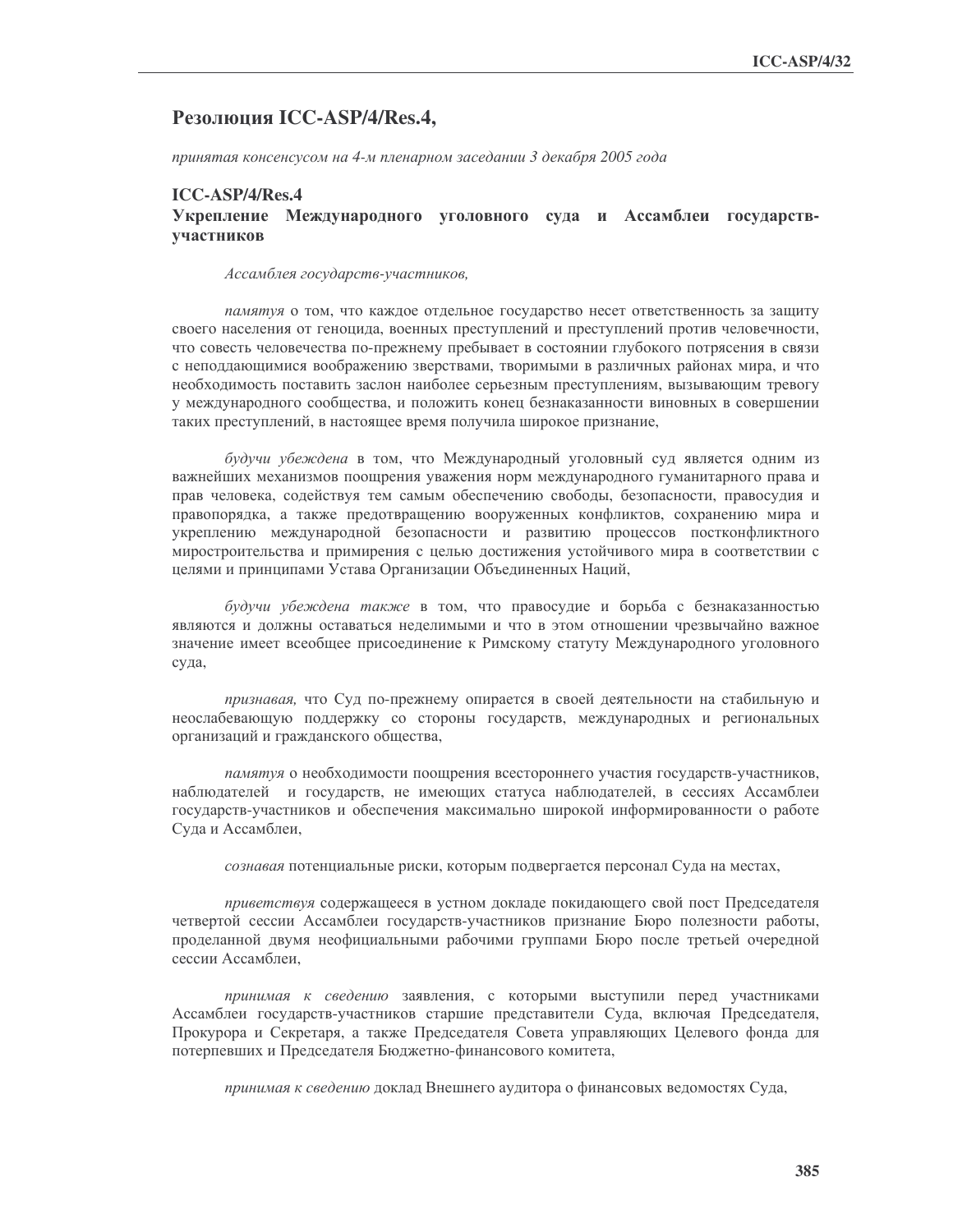желая содействовать Суду и его органам, в частности через посредство управленческого надзора и других соответствующих мер, в выполнении возложенных на них обязанностей.

#### $\mathbf{A}$ . Римский статут Международного уголовного суда и другие соглашения

приветствует тот факт, что количество государств-участников Римского статута  $\mathbf{1}$ Международного уголовного суда в настоящее время достигло сотни;

 $2.$ предлагает государствам, еще не являющимися участниками Римского статута, как можно скорее стать ими;

 $3.$ напоминает о том, что ратификация Римского статута должна подкрепляться выполнением на национальном уровне вытекающих из него обязательств, в частности посредством имплементационного законодательства, особенно в областях уголовного права и сотрудничества по судебным вопросам с Судом, и в этой связи призывает государстваучастники Римского статута, еще не принявшие такого имплементационного законодательства, в первоочередном порядке сделать это;

 $4.$ постановляет без ущерба для функций Генерального секретаря Организации Объединенных Наций в его качестве депозитария Римского статута непрерывно следить за ходом ратификации и осуществлять мониторинг изменений в области имплементационного законодательства, среди прочего, с целью содействия оказанию технической помощи, которую государства-участники Римского статута или государства, желающие стать его участниками, возможно, пожелают запросить у других государств-участников или учреждений в соответствующих областях и просит Бюро рассмотреть меры, которые могли бы быть приняты Ассамблеей, Секретариатом Ассамблеи государств-участников или государствами-участниками в целях содействия увеличению количества ратификаций и облегчения всестороннего осуществления Римского статута и доложить о них Ассамблее до начала ее пятой сессии;

 $5<sub>1</sub>$ подчеркивает, что целостность Римского статута должна сохраняться и что договорные обязательства, вытекающие из него, должны полностью выполняться, и призывает государства-участники Римского статута обмениваться информацией и оказывать поддержку и содействие друг другу с этой целью, в частности, в ситуациях, когда его целостность находится под угрозой, и призывает государства поддерживать дух Статута и сотрудничать с Судом в выполнении им своего мандата;

призывает те государства, которые еще не сделали этого, в приоритетном порядке 6. стать участниками Соглашения о привилегиях и иммунитетах Международного уголовного суда и надлежащим образом инкорпорировать его в свое национальное законодательство;

 $7.$ напоминает о том, что Соглашение о привилегиях и иммунитетах Международного уголовного суда и международная практика предусматривают освобождение от национального налогообложения окладов, вознаграждений и пособий, выплачиваемых Судом своим должностным лицам и сотрудникам, и призывает государства, еще не ставшие участниками этого Соглашения, принять необходимые законодательные и другие меры в ожидании ратификации или присоединения с целью освобождения своих граждан, работающих по найму в Суде, от национальных подоходных налогов на оклады, вознаграждения и пособия, выплачиваемые им Судом, или каким-либо иным способом освободить их от обязанности платить подоходные налоги на такие выплаты их гражданам;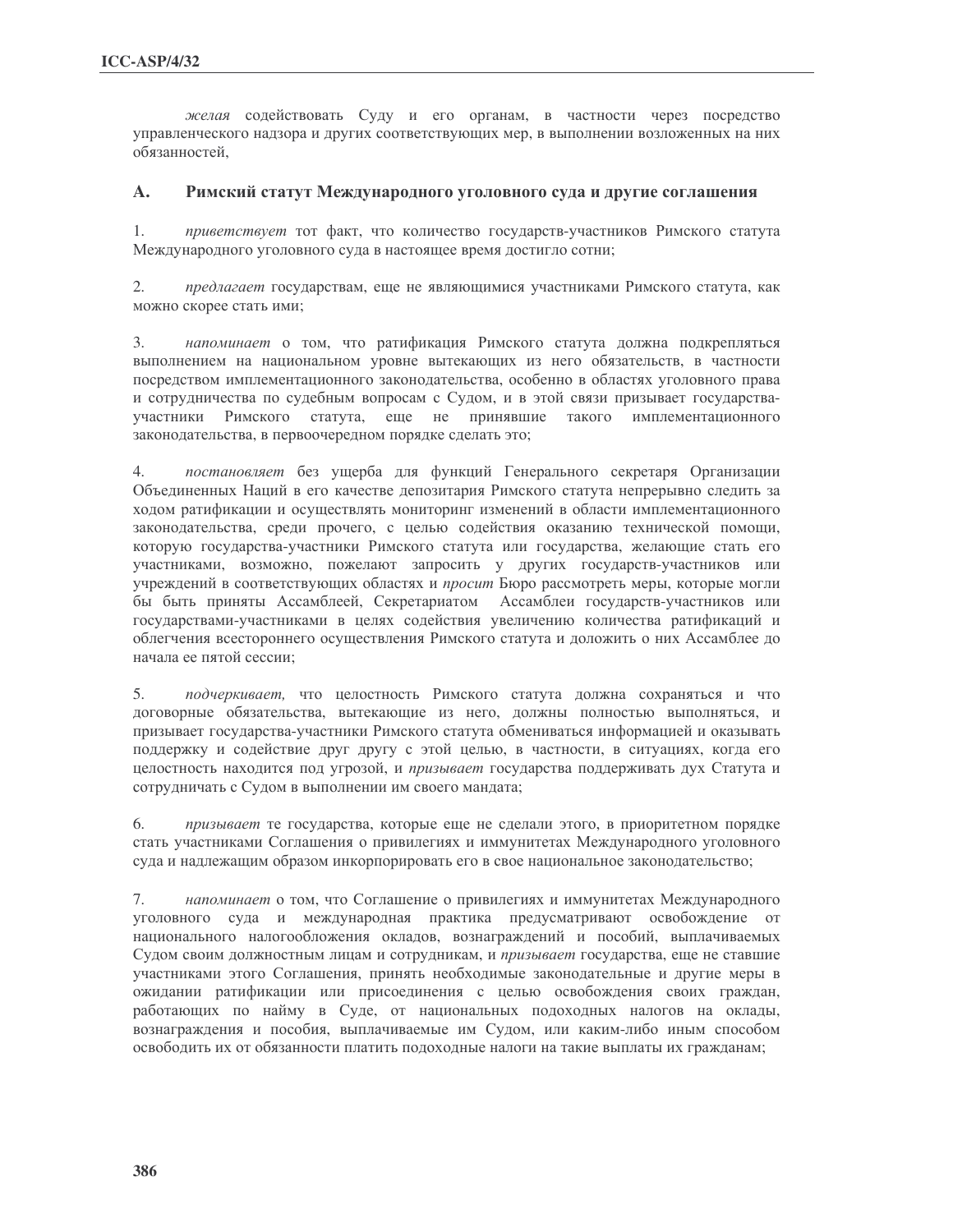#### $\mathbf{R}$ . Организационное строительство

#### 1. Обшие положения

8. приветствует прогресс, достигнутый к настоящему времени благодаря не в последнюю очередь преданности сотрудников Суда делу превращения Суда в полностью функционирующую организацию;

9. принимает к сведению историческое значение первой передачи Советом Безопасности Организации Объединенных Наций ситуации Прокурору Международного уголовного суда;

10. принимает к сведению возбуждение Прокурором расследования ситуации в Дарфуре, Судан, передачу Прокурору Центральноафриканской Республикой ситуации на ее территории, ведущееся расследование в Демократической Республике Конго и начало предварительного производства, включая несколько слушаний и решений и выдачу первых ордеров на арест пяти старших лидеров Господней армии сопротивления в связи с преступлениями против человечности и военными преступлениями, совершенными в Уганде с июля 2002 года:

11. принимает также к сведению организацию Канцелярией Прокурора и Секретариатом в ряде случаев совместного присутствия на местах;

12. принимает к сведению далее официальное введение в должность заместителя Прокурора (по уголовному преследованию) и принятие Кодекса судебной этики и приветствует начало процесса стратегического планирования Суда и предлагает Суду взаимодействовать с Бюро в рамках этого процесса;

13. приветствует заключение Соглашения  $\mathbf{O}$ взаимоотношениях между Международным уголовным судом и Организацией Объединенных Наций, а также других соглашений Суда или Канцелярии Прокурора и с нетерпением ожидает скорейшего заключения соглашений о сотрудничестве с Африканским союзом и Европейским союзом;

 $14.$ приветствует также представление первого доклада Председателя Суда Генеральной Ассамблее Организации Объединенных Наций;

15. принимает к сведению последний доклад о деятельности Суда Ассамблее государствучастников<sup>1</sup>;

16. настоятельно призывает государства выполнять свои обязательства по сотрудничеству с Судом в таких областях, как сохранение и представление доказательств, обмен информацией, обеспечение ареста и предоставления лиц в распоряжение Суда и защита потерпевших и свидетелей, и призывает международные и региональные организации, а также гражданское общество оказывать надлежащую поддержку Суду и государствам в усилиях, которые они прилагают с этой целью;

призывает все государства, в которых размещен персонал Суда, и все другие 17. стороны, на поддержку которых может рассчитывать такой персонал, предотвращать нападения на персонал Суда и осуществлять сотрудничество и оказывать помощь по судебным вопросам с целью содействия осуществлению и выполнению их мандата;

18. подчеркивает важность обеспечения Суда необходимыми финансовыми ресурсами и настоятельно призывает все государства-участники Римского статута как можно быстрее и

<sup>&</sup>lt;sup>1</sup> См. документ ICC-ASP/4/16.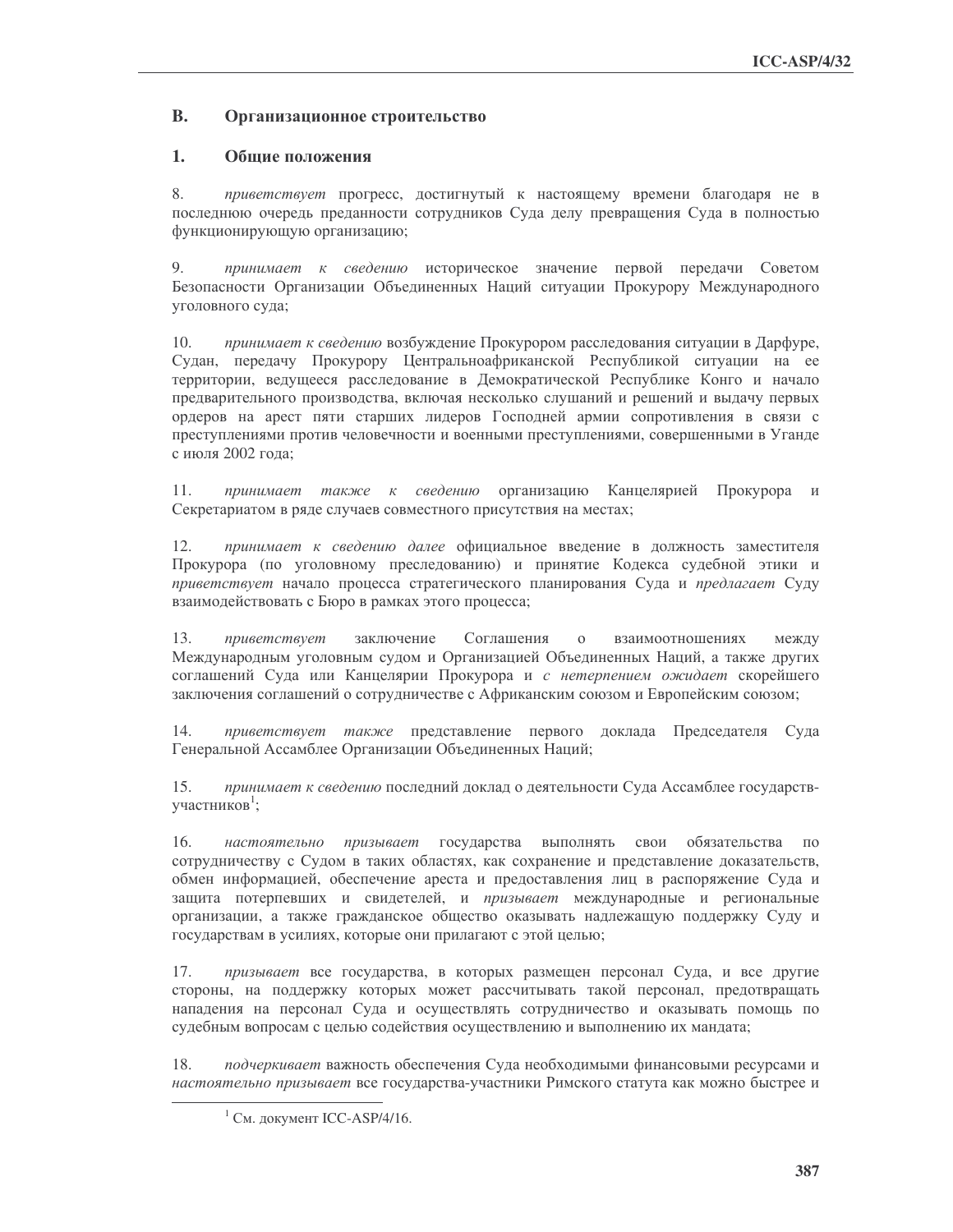полностью переводить свои начисленные взносы согласно соответствующим решениям, принятым Ассамблеей государств-участников;

19. призывает государства, международные организации, частных лиц, корпорации и других субъектов перечислять свои добровольные взносы и выражает признательность тем, кто уже сделал это;

 $20.$ признает важное значение работы, проводимой Секретариатом Ассамблеи государств-участников, вновь подчеркивает, что отношения между Секретариатом и другими подразделениями Суда регулируются принципами сотрудничества и совместного использования и объединения ресурсов и услуг, как это предусмотрено в приложении к резолюции ICC-ASP/2/Res.3, и подчеркивает важность приглашения Директора Секретариата Ассамблеи государств-участников на совещания Координационного совета, когда рассматриваются вопросы, представляющие взаимный интерес;

приветствует меры, предпринятые Судом с целью осуществления принципа 21. «единый Суд», включая координацию деятельности Суда среди его органов всех уровней при уважении их обязательной независимости согласно Статуту;

признает важное значение для Суда вовлечения общин в расследуемых ситуациях в 22. процесс конструктивного взаимодействия с Судом в целях содействия пониманию и поддержке его мандата, регулирования ожиданий и предоставления этим общинам возможности следить за процессом международного уголовного правосудия и понимать его и с этой целью призывает Суд активизировать такие информационно-просветительские мероприятия и просит Суд представить подробный стратегический план в отношении своей информационно-просветительской деятельности Ассамблее государств-участников до начала ее пятой сессии;

23. напоминает Суду о его обязательстве по Статуту обеспечивать при найме персонала справедливое географическое представительство, гендерный баланс и наивысшие стандарты эффективности, компетентности и добросовестности, а также запрашивать экспертное содействие по конкретным вопросам, включая насилие в отношении женщин и детей, но не ограничиваясь этим, и постановляет предложить Бюро представить в консультациях с Судом предложения по улучшению положения дел в области обеспечения справедливого географического представительства и гендерного баланса при найме штатных сотрудников Ассамблее до начала ее пятой сессии;

24. постановляет предложить Суду представить в консультациях с Бюро предложения относительно независимого механизма надзора;

принимает к сведению «Доклад Бюро Ассамблеи о вариантах создания Бюро по связи 25. в Нью-Йорке»<sup>2</sup>, постановляет создать Нью-йоркское бюро по связи, которое будет служить целям, выполнять основные функции и иметь структуру, указанные в этом документе, настоятельно призывает Суд обеспечить, чтобы расходы, связанные с Нью-йоркским бюро по связи, были минимальными, и просит его представить пятой сессии Ассамблеи доклад о функционировании Нью-йоркского бюро по связи;

#### $2.$ Защита официального наименования и аббревиатуры Суда

принимает к сведению шаги, предпринятые Судом для защиты наименования, 26. аббревиатур и эмблем Суда с помощью Всемирной организации интеллектуальной собственности (ВОИС), а также направление ВОИС всем государствам-участникам Парижской конвенции об охране промышленной собственности и членам Всемирной

<sup>&</sup>lt;sup>2</sup> См. документ ICC-ASP/4/6.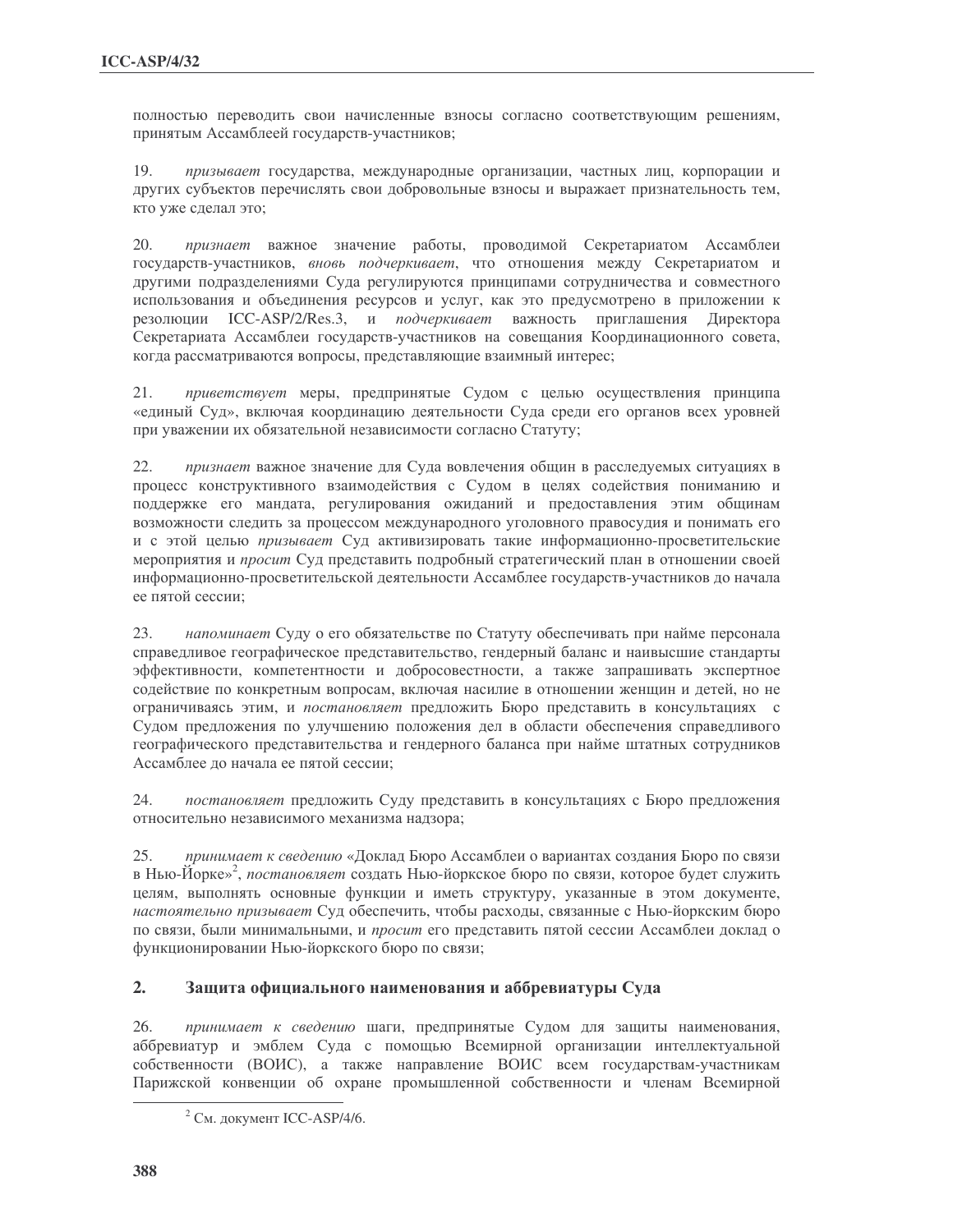торговой организации (ВТО) просьбы относительно защиты наименования, аббревиатур и эмблем Суда;

27. настоятельно призывает государства принять все необходимые меры для обеспечения такой защиты в соответствии с их национальными законодательствами;

28 рекомендует, чтобы такие меры были приняты также в отношении любой эмблемы, логотипа, печати, флага или отличительных знаков, принятых Ассамблеей или Судом;

#### 3. Администрация

29. принимает к сведению важную работу, проделанную Бюджетно-финансовым комитетом, и вновь подтверждает независимость членов Комитета;

30. напоминает о том, что в соответствии со своими Правилами процедуры<sup>3</sup> Бюджетнофинансовый комитет отвечает за техническое рассмотрение любого документа, представляемого Ассамблее, который содержит финансовые или бюджетные последствия;

постановляет внести в резолюцию ICC-ASP/1/Res.10 об отборе персонала 31. Международного уголовного суда поправку, содержащуюся в первом приложении к настоящей резолюции;

32. принимает к сведению Правила о персонале, предложенные Секретарем Суда в соответствии с положением о персонале 12.2<sup>4</sup>;

33. устанавливает руководящие принципы отбора  $\mathbf{M}$ набора безвозмездно предоставляемого персонала в Международный уголовный суд, предложенные Секретарем Суда в соответствии с пунктом 4 статьи 44 Римского статута<sup>5</sup>, содержащиеся во втором приложении к настоящей резолюции;

34. принимает к сведению доклад Канцелярии Прокурора относительно условий службы и вознаграждения Прокурора и заместителей Прокурора<sup>6</sup>, а также просьбу Бюджетнофинансового комитета к Суду представить доклад по данному вопросу, включая некоторые варианты с указанием соответствующих расходов, на его следующей сессии и просит Комитет представить доклад по этой теме до начала пятой сессии Ассамблеи государствучастников;

#### $\overline{4}$ . Принимающая страна

35. с признательностью принимает к сведению заявление представителя принимающей страны по вопросам, касающимся принимающей страны, и, более конкретно, по договоренностям относительно временных и постоянных помещений Суда;

36. выражает удовлетворение в связи с дальнейшим прогрессом на переговорах по соглашению между Судом и принимающей страной относительно штаб-квартиры и настоятельно призывает принимающую страну и Суд довести до конца переговоры по этому соглашению;

 $3$  Официальные отчеты Ассамблеи государств-участников Римского cmamyma Международного уголовного суда, вторая сессия, Нью-Йорк, 8-12 сентября 2003 года (издание Организации Объединенных Наций, в продаже под № R.03.V.13), приложение Ш  $(ICC-ASP/2/10)$ .

См. документ ICC-ASP/4/3.

 $5$  См. документ ICC-ASP/4/15.

<sup>&</sup>lt;sup>6</sup> См. документ ICC-ASP/3/12, приложение II.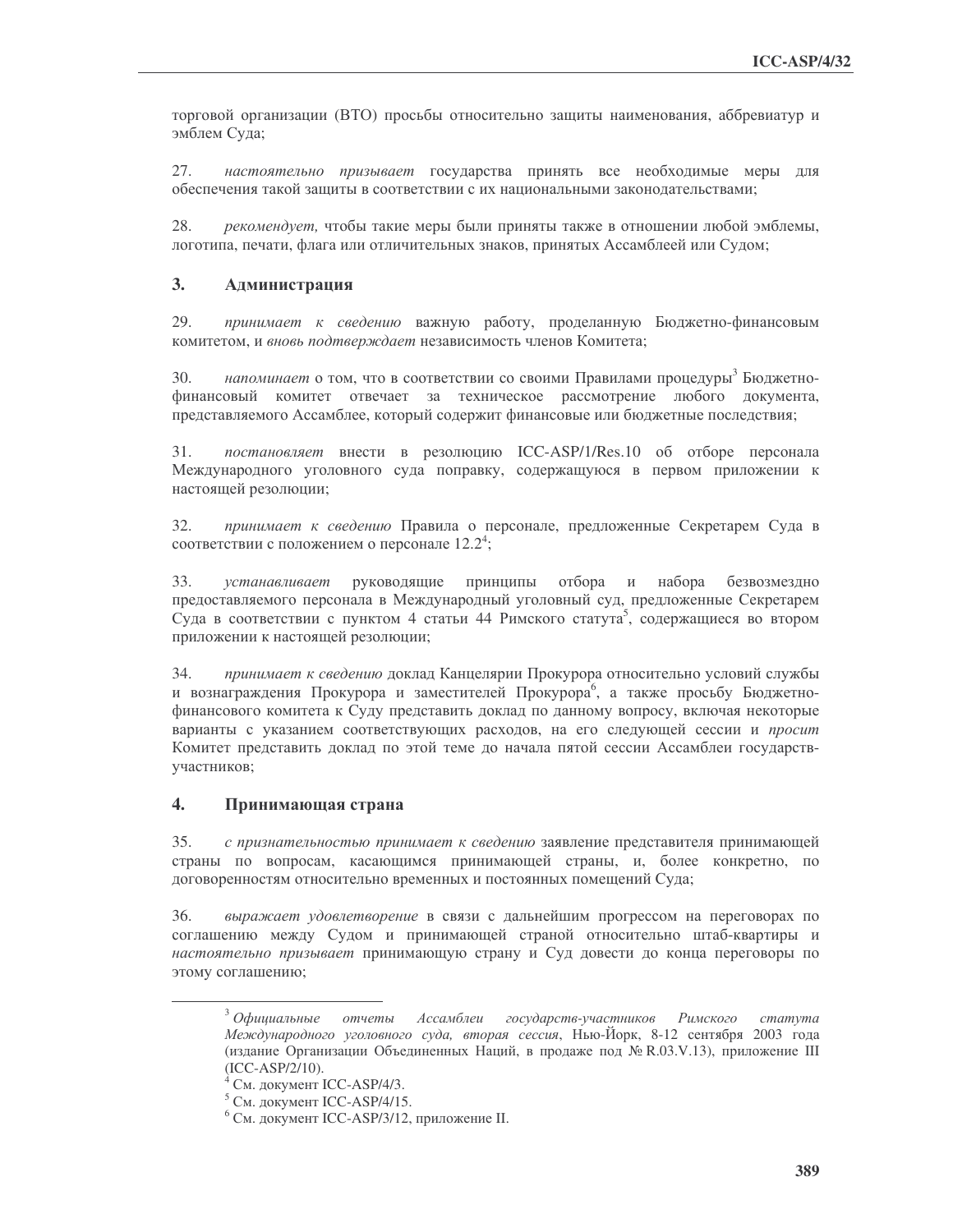#### $\mathbf{C}$ . Ассамблея государств-участников

37. принимает к сведению доклад Специальной рабочей группы по преступлению агрессии<sup>7</sup>, выражает свою признательность Лихтенштейнскому институту по проблемам самоопределения Принстонского университета за проведение в нем неофициального межсессионного совещания Специальной рабочей группы, признает, что Специальной рабочей группе необходимо завершить свою работу по крайней мере за 12 месяцев до начала Конференции по обзору, которая состоится в соответствии с пунктом 1 статьи 123 Римского статута, с тем чтобы имелась возможность представить предложения по положению об агрессии в соответствии с пунктом 2 статьи 5 Статута и резолюцией ICC-ASP/1/Res.1 Ассамблее для его рассмотрения на Конференции по обзору и постановляет, что Специальной рабочей группе будет выделено в 2006-2008 годах десять отдельных дней для проведения заседаний в Нью-Йорке в ходе возобновленных сессий и что, по мере необходимости, она будет проводить межсессионные совещания;

38. постановляет временно изменить условия использования Целевого фонда, созданного в соответствии с пунктом 1 резолюции ICC-ASP/2/Res.6, в 2006 году, с тем чтобы предоставить возможность другим развивающимся государствам использовать средства этого Фонда для расширения возможностей участия таких государств в работе Ассамблеи государств-участников в ходе совещаний в Гааге и не только в Гааге, и просит Бюро рассмотреть условия использования этого Целевого фонда и представить пятой сессии Ассамблеи государств-участников через Бюджетно-финансовый комитет рекомендации по применению критериев доступа к этому Фонду с целью максимально эффективного использования его с учетом имеющихся ресурсов, призывает государства, международные организации, частных лиц, корпорации и других субъектов делать взносы в этот Фонд и выражает свою признательность тем, кто уже сделал такие взносы;

39. просит Секретариат Суда своевременно представить доклад до начала очередного совещания Бюджетно-финансового комитета о последствиях изменения финансового периода Суда с целью установления наиболее эффективного финансового периода Суда;

40. принимает к сведению доклад Бюро о задолженности государств-участников и содержащиеся в нем рекомендации<sup>8</sup> и предлагает Бюро доложить пятой сессии Ассамблеи государств-участников о положении дел с задолженностью по взносам, в том числе, по мере необходимости, о предложениях относительно мер содействия своевременной, полной и безусловной выплате начисленных взносов и авансов на покрытие расходов Суда;

напоминает о том, что в соответствии с пунктом 8 статьи 112 Статута и 41. положениями 5.5 и 5.6 Финансовых положений и правил Суда<sup>9</sup> государство-участник, имеющее задолженность по выплате своих начисленных взносов и авансов на покрытие расходов Суда, может утратить свое право голоса на Ассамблее и в Бюро, если сумма его задолженности равняется или превышает сумму причитающихся с него начисленных взносов и авансов за предыдущие два полных года;

настоятельно призывает все государства-участники, имеющие задолженность и 42. испрашивающие исключение в соответствии с пунктом 8 статьи 112 Римского статута, представлять по возможности наиболее полную вспомогательную информацию, в частности информацию о совокупных экономических показателях, государственных доходах и расходах, средствах в иностранной валюте, задолженности, трудностях в области

 $\frac{7}{1}$ См. документ ICC-ASP/4/SWGCA/INF.1.

 $8$  См. документ ICC-ASP/4/14.

<sup>&</sup>lt;sup>9</sup> С поправками, внесенными резолюцией ICC-ASP/4/Res.10.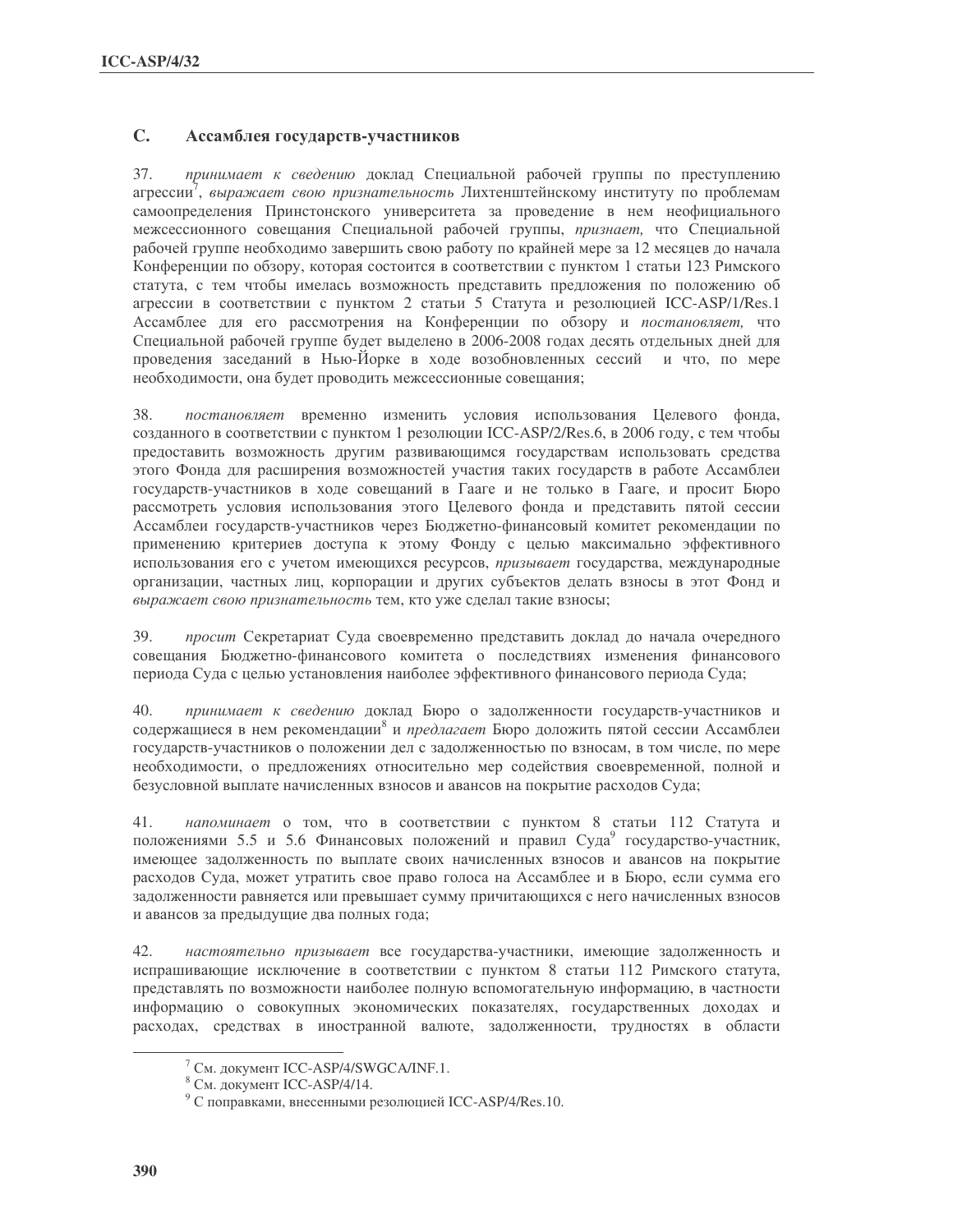выполнения внутренних или международных финансовых обязательств и любую другую информацию, которая может подтвердить верность заявления о том, что несовершение необходимых платежей объяснялось условиями, не зависящими от государств-участников;

постановляет, что просьбы о предоставлении исключения в соответствии с пунктом 43. 8 статьи 112 Римского статута представляются государствами-участниками Секретариату Ассамблеи по крайней мере за месяц до начала сессии Бюджетно-финансового комитета, с тем чтобы облегчить рассмотрение таких просьб Комитетом;

44. постановляет, что Бюджетно-финансовый комитет консультируется с Ассамблеей государств-участников, прежде чем Ассамблея принимает решение по каким-либо просьбам в отношении предоставления исключения в соответствии с пунктом 8 статьи 112 Римского статута;

45. постановляет далее, что вышеупомянутые решения относительно предоставления исключения в соответствии с пунктом 8 статьи 112 Римского статута применяются начиная с пятой сессии Ассамблеи государств-участников, но что в случае четвертой сессии, включая любую возобновленную часть этой сессии, Ассамблея может одобрить просьбу какого-либо государства-участника о предоставлении исключения непосредственно и без представления информации, испрашиваемой в пункте 35.3;

46. просит Секретариат Ассамблеи государств-участников сообщать государствамучастникам в соответствии с рекомендациями Бюджетно-финансового комитета ежегодно в январе месяце и Председателю в момент открытия каждой сессии о государствах, не имеющих права голоса, и государствах, обратившихся с просьбой предоставить исключение из положения об утрате права голоса;

47. просит далее Секретариат Ассамблеи государств-участников периодически информировать государства-участники о том, какие государства вновь обрели право голоса после выплаты своей задолженности;

48. просит Бюро Ассамблеи государств-участников принять руководящие принципы представления документации Ассамблее и препроводить их Суду;

просит также Бюро, в соответствии с пунктом 3 (с) статьи 112 Римского статута и 49. при соблюдении прокурорской и судебной независимости и уважении особой роли Бюджетно-финансового комитета согласно резолюции ICC-ASP/1/Res.4, в том, что касается активизации диалога между Ассамблеей государств-участников и Судом, продолжать уделять первоочередное внимание тем приоритетным вопросам, которые Бюро считает наиболее уместными, уполномочивает Бюро, по мере необходимости, создавать такие механизмы, которые оно считает уместными, в любых местах, которые являются по его мнению наиболее подходящими, и предлагает Бюро представить неофициальный доклад Ассамблее государств-участников по каждому приоритетному вопросу;

 $50.$ приветствует решение Бюро об укреплении своего присутствия в Гааге с назначением послов Австрии и Южной Африки в Гааге на должности заместителей Председателя Ассамблеи и предлагает Бюро изучить пути дальнейшего улучшения связи и координации со своими вспомогательными компонентами;

постановляет, что Бюджетно-финансовый комитет проведет свои сессии в Гааге с 51. 24-26 апреля 2006 года и еще одну пятидневную сессию, которую определит Комитет;

52. напоминает о том, что в соответствии с пунктом 6 статьи 112 Римского статута Ассамблея государств-участников проводит свои сессии в месте пребывания Суда или в Центральных учреждениях Организации Объединенных Наций,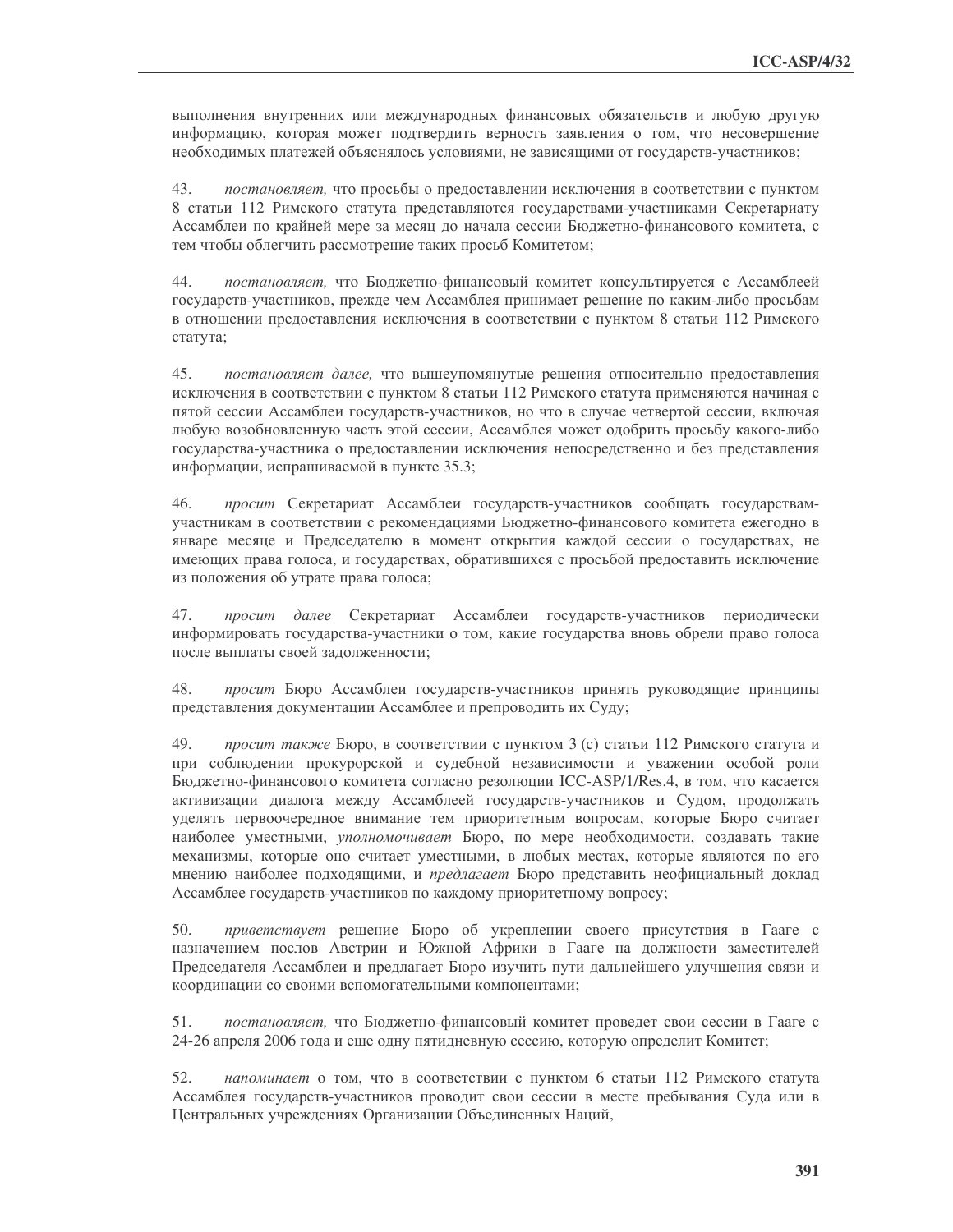53. постановляет провести свои пятую, шестую и седьмую сессию по следующей меняющейся схеме:

- восемь дней в ноябре/декабре 2006 года в Гааге пятая сессия и возобновленная пятая сессия не менее чем трехдневной продолжительностью для заседаний Специальной рабочей группы по преступлению агрессии в 2007 году в Нью-Йорке;
- не менее 11 дней в 2007 году в Нью-Йорке шестая сессия, включая не менее чем три дня исключительно для заседаний Специальной рабочей группы по преступлению агрессии;
- не менее восьми дней в 2008 году в Гааге седьмая сессия и не менее двух дней в 2009 году в Нью-Йорке – возобновленная сессия для проведения выборов;

54. осит Бюро установить конкретные сроки и сообщить о них всем государствамучастникам.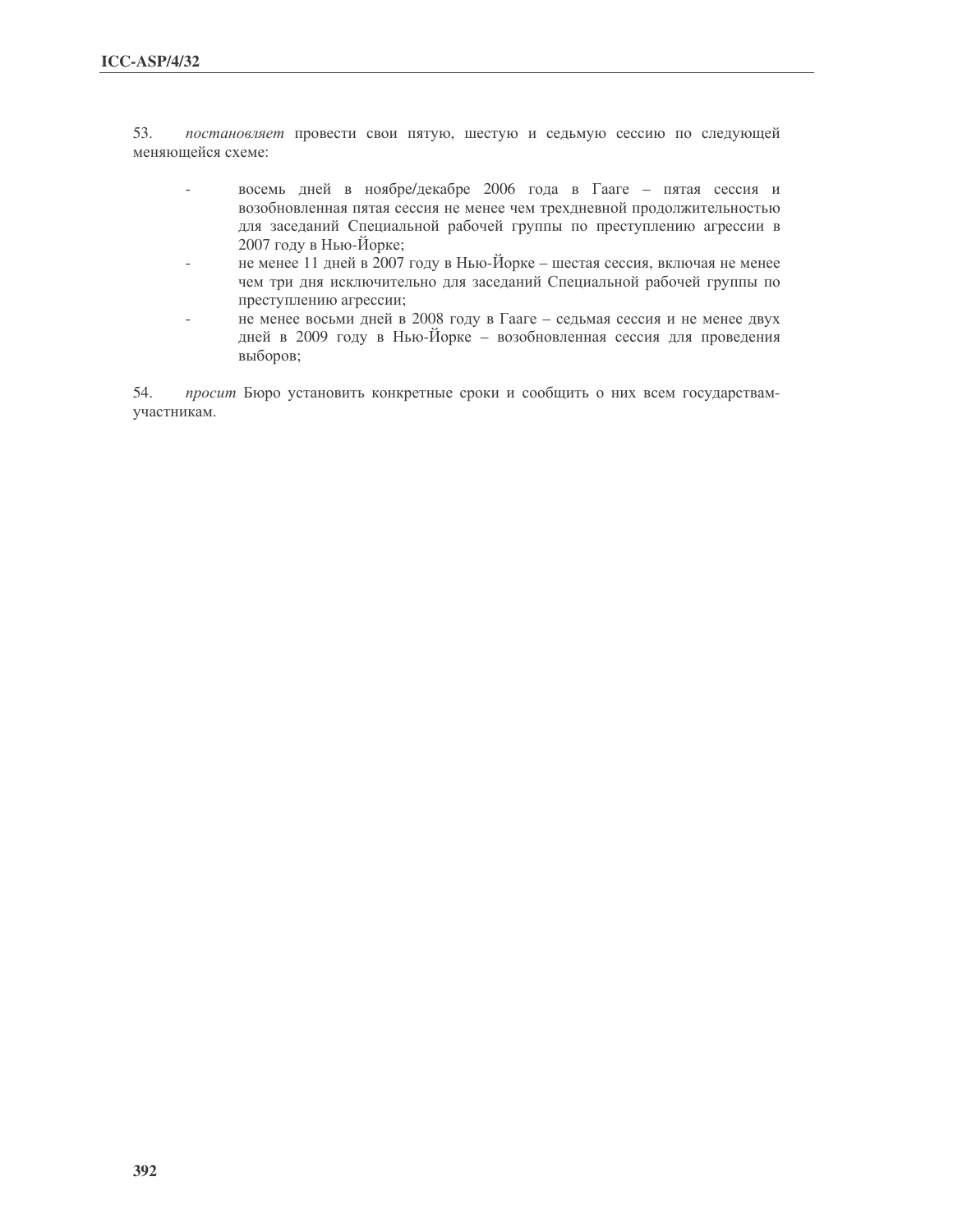# **Приложение I**

# Поправка к резолюции ICC-ASP/1/Res.10

В конце пункта 4 приложения к резолюции ICC-ASP/1/Res.10 включить нижеследующее:

«Для целей найма кандидаты, которые могут рассматриваться как граждане более чем одного государства, считаются гражданами того государства, в котором они обычно осуществляют свои гражданские и политические права».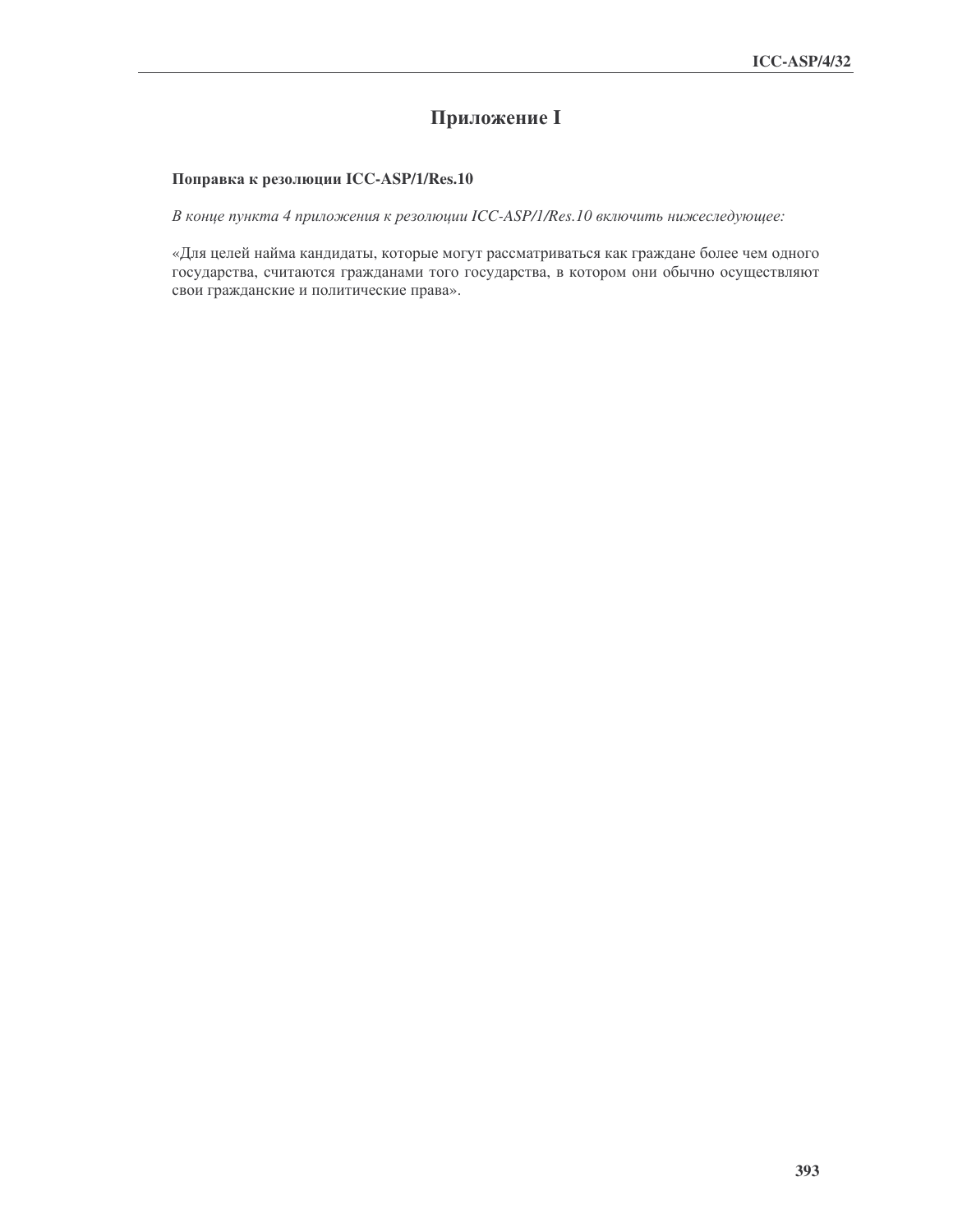# Приложение II

# Руководящие принципы отбора и набора безвозмездно предоставляемого персонала в Международный уголовный суд

### Разлел 1 Сфера применения

Настоящие руководящие принципы применяются к безвозмездно предоставляемому персоналу, который принимается на работу в соответствии с пунктом 4 статьи 44 Римского статута Международного уголовного суда (именуемого далее: «Статут») и который не работает согласно какому-либо другому установленному режиму, подобного тому, который применим к стажерам и приглашаемым специалистам.

# Разлел 2

### Условия, на которых может приниматься безвозмездно предоставляемый персонал

 $2.1.$ Каждый орган Международного уголовного суда (именуемого далее: «Суд») может принимать безвозмездно предоставляемый персонал только в порядке исключения для привлечения обладающих опытом и знаниями экспертов, отсутствующих в этом органе, с целью выполнения весьма специализированных функций, для чего такие эксперты не требуются на постоянной основе (именуемых далее: «специализированные функции»), устанавливаемых соответствующим органом, и на ограниченный и оговоренный срок.

 $2.2.$ Временно предоставляемый персонал не может запрашиваться или приниматься в качестве подмены сотрудников, которые должны быть наняты на должности, утвержденные для выполнения регулярных и обычных функций Суда.

#### Раздел 3

# Информирование государств-участников Римского статута Международного уголовного суда, межправительственных организаций и неправительственных организаций

 $3.1.$ Если во время подготовки бюджета предполагается, что по этому бюджету возникнут потребности, отвечающие условиям раздела 2.1. этих руководящих принципов, то орган Суда, где должны оказываться услуги, обращается к государствам-участникам Римского статута Международного уголовного суда (именуемым далее: «государства-участники»), межправительственным организациям и неправительственным организациям (именуемым далее: «другие стороны») через Секретаря с целью информирования их о конкретных потребностях, которые должны быть удовлетворены с помощью безвозмездно предоставляемого персонала, и направляет государствам-участникам и другим сторонам просьбу определить в течение трех месяцев лицо (лиц), которое(ые) обладает(ют) требуемой квалификацией.

 $3.2.$ В случае непредусмотренных потребностей, возникающих после утверждения бюджета, орган Суда, которому должны оказываться услуги, обращается к государствамучастникам и другим сторонам через Секретаря с просьбой определить лицо (лиц), которое(ые) могло (могли) бы оказать требуемую помощь в течение определенного срока с учетом неотложного характера соответствующих потребностей.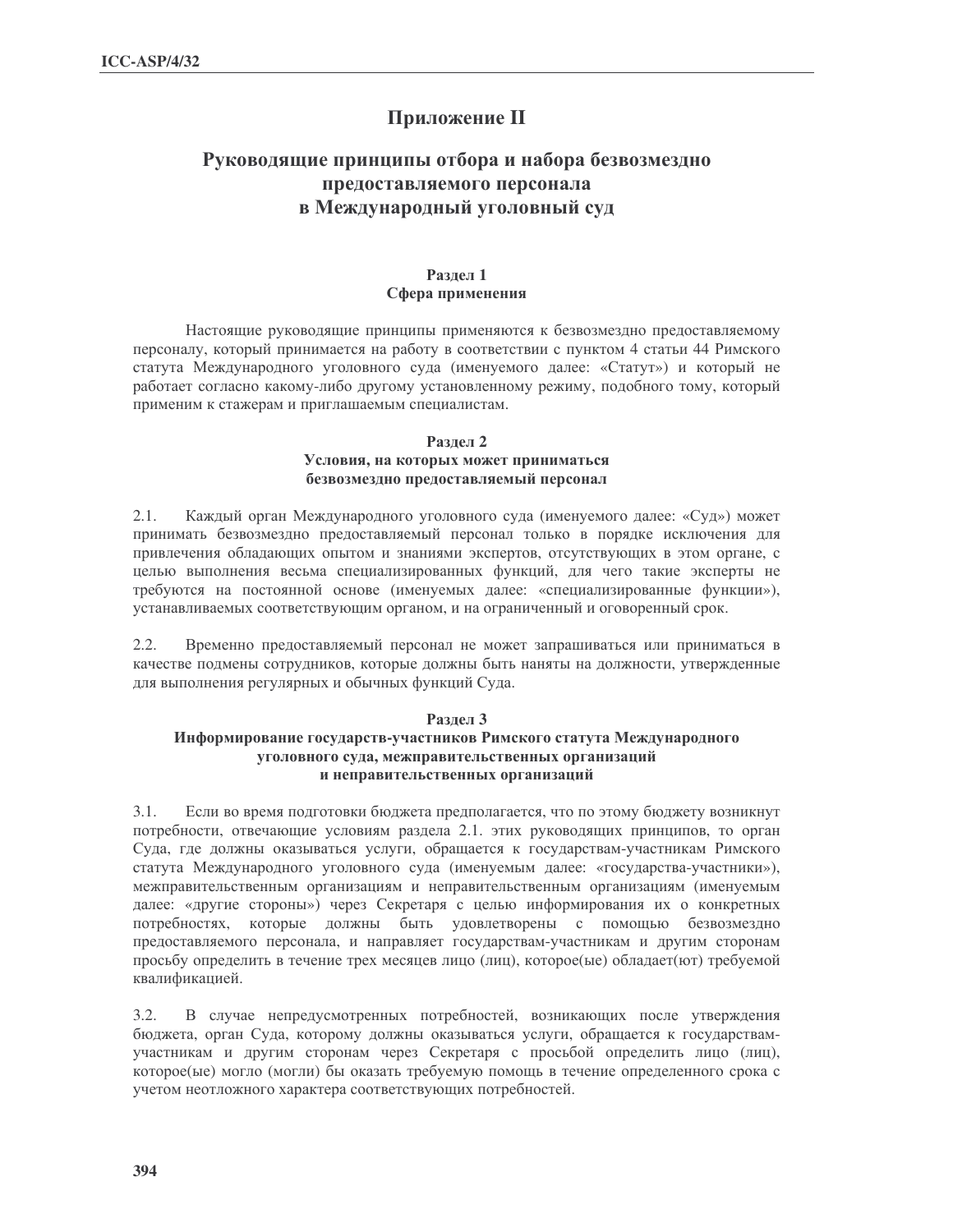$3.3.$ Суд разрабатывает эффективные механизмы для подготовки списка потенциального безвозмездно предоставляемого персонала с должным учетом, mutatis mutandis, критериев, установленных в пункте 8 статьи 36 Статута. С этой целью для получения соответствующих данных всем государствам-участникам и другим сторонам может рассылаться вопросник, где им будет предложено заявить о заинтересованности в предоставлении персонала, обладающего той квалификацией, которая, вероятно, потребуется Суду. Государствамучастникам и другим сторонам может быть также предложено информировать Суд о любых изменениях, возникающих в отношении их первоначального ответа.

### Раздел 4 Отбор

 $4.1.$ Все кандидаты оцениваются обратившимся с запросом органом Суда в целях обеспечения отбора наиболее подходящего кандидата на основе стандартов набора персонала, установленных Судом в определенных в статье 44 Статута рамках в плане квалификации, опыта и других соответствующих факторов с учетом сроков, в которые могут быть предоставлены кандидаты.

 $4.2.$ При отборе кандидата обратившийся с запросом орган Суда уделяет должное внимание, mutatis mutandis, критериям, установленным в пункте 8 статьи 36 Статута.

### Разлел 5 Функции

 $5.1.$ Безвозмездно предоставляемому персоналу могут быть поручены лишь функции, соответствующие условиям, определенным в разделе 2.1 выше.

5.2. Безвозмездно предоставляемый персонал не может выполнять руководящие функции в отношении сотрудников при выполнении ими своих служебных обязанностей или участвовать в принятии решений, затрагивающих статус, права и вознаграждение сотрудников. Однако, в порядке исключения, безвозмездно предоставляемый персонал может осуществлять техническое руководство в отношении сотрудников, обеспечивающих им непосредственную поддержку.

### Раздел 6 Продолжительность выполнения функций

 $6.1.$ Безвозмездно предоставляемый персонал может приниматься на первоначальный период до одного года. Потребности соответствующего органа Суда тщательно рассматриваются во время подготовки каждого последующего бюджета для определения того, остаются ли эти функции настолько специальными, что Суду по-прежнему нецелесообразно создавать необходимый экспертный потенциал  $\mathbf{M}$ нанимать соответствующих сотрудников.

 $6.2.$ Безвозмездно предоставляемый персонал не может претендовать или назначаться на должности в Суде в течение шестимесячного периода с даты окончания его службы.

6.3. Оказываемые безвозмездно предоставляемым персоналом услуги могут быть прекращены до даты, указанной в соглашении между Судом и государством-участником или другой стороной, предоставляющей персонал на безвозмездной основе Суду (именуемой далее: «донор»), с направлением письменного уведомления той или иной стороной минимум за олин месян.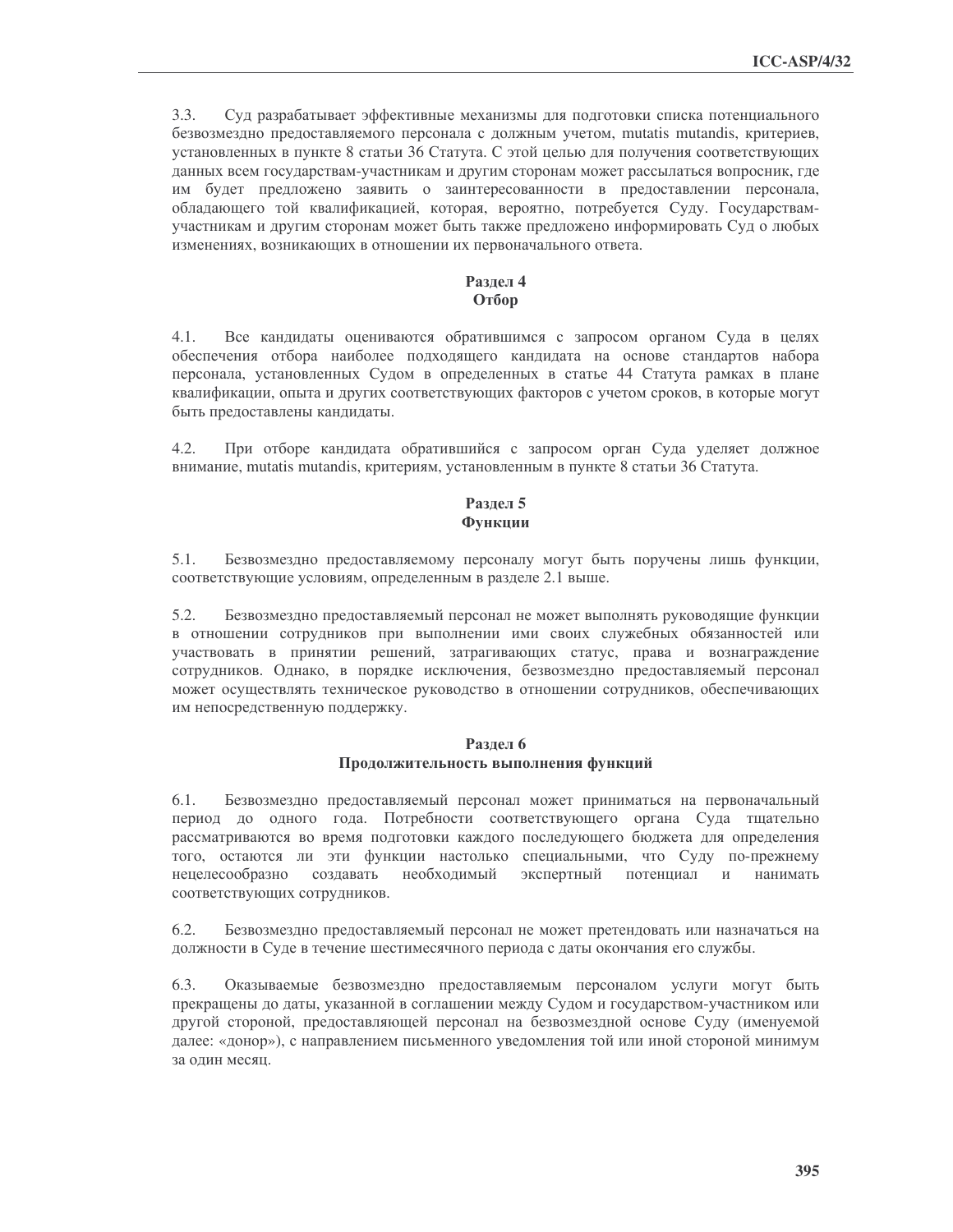# Разлел 7 Статус

Безвозмездно предоставляемый персонал при выполнении функций для Суда имеет статус экспертов и пользуется привилегиями, иммунитетами и льготами, предусмотренными в статье 21 Соглашения о привилегиях и иммунитетах Международного уголовного суда, Соглашении о штаб-квартире между Судом и Королевством Нидерландов и любом другом соглашении, предоставляющим привилегии и иммунитеты экспертам Суда.

#### Раздел 8

## Вознаграждение, медицинское страхование и страхование жизни, пенсионные и прочие пособия по линии социального обеспечения

8.1. Все расходы, связанные со службой безвозмездно предоставляемого персонала, включая оклады, надбавки и пособия, на которые имеют право соответствующие лица, расходы на проезд до места базирования безвозмездно предоставляемого персонала и обратно оплачиваются донором. В течение всего периода службы, предусмотренного соглашением, донор обеспечивает также надлежащее медицинское страхование и страхование жизни безвозмездно предоставляемого персонала, а также страхование на случай болезни, потери трудоспособности или смерти при исполнении служебных обязанностей по линии Суда.

безвозмездно 8.2. Расходы, понесенные предоставляемым персоналом при осуществлении официальных поездок в связи с выполнением своих функций, оплачиваются Судом на той же основе, что и расходы, понесенные сотрудниками, включая в соответствующих случаях выплату обычных суточных или суточных для участников миссий.

На донора возлагается обязанность возместить Суду расходы на поддержку 8.3. программ, связанные с безвозмездно предоставляемым персоналом. Расходы на поддержку программ рассчитываются как средние расходы на эксплуатацию помещений, коммунальные услуги, принадлежности и эксплуатацию оборудования и программного обеспечения, телекоммуникации, услуги службы безопасности и административное обслуживание. Среднегодовая сумма расходов на эти услуги составляет приблизительно 13 процентов от средних расходов на штатного сотрудника категории С-3/С-4. Секретарь Суда или, в зависимости от обстоятельств, Прокурор может делать исключения из этого положения, если деятельность безвозмездно предоставляемого персонала не дает оснований для взимания полной суммы вспомогательных расходов или если донор не способен возместить расходы по причине финансовых трудностей.

### Разлел 9 Ежегодный отпуск

Ежегодный отпуск может предоставляться безвозмездно предоставляемому 9.1. персоналу в соответствии с условиями его службы для донора, но продолжительность такого отпуска не может превышать продолжительности отпуска, установленного для сотрудников. Соответственно, безвозмездно предоставляемому персоналу может предоставляться отпуск из расчета максимум два с половиной дня за каждый полный месяц непрерывной работы.

 $9.2.$ Планы отпусков утверждаются заранее начальниками секций или отделов Суда, в зависимости от обстоятельств.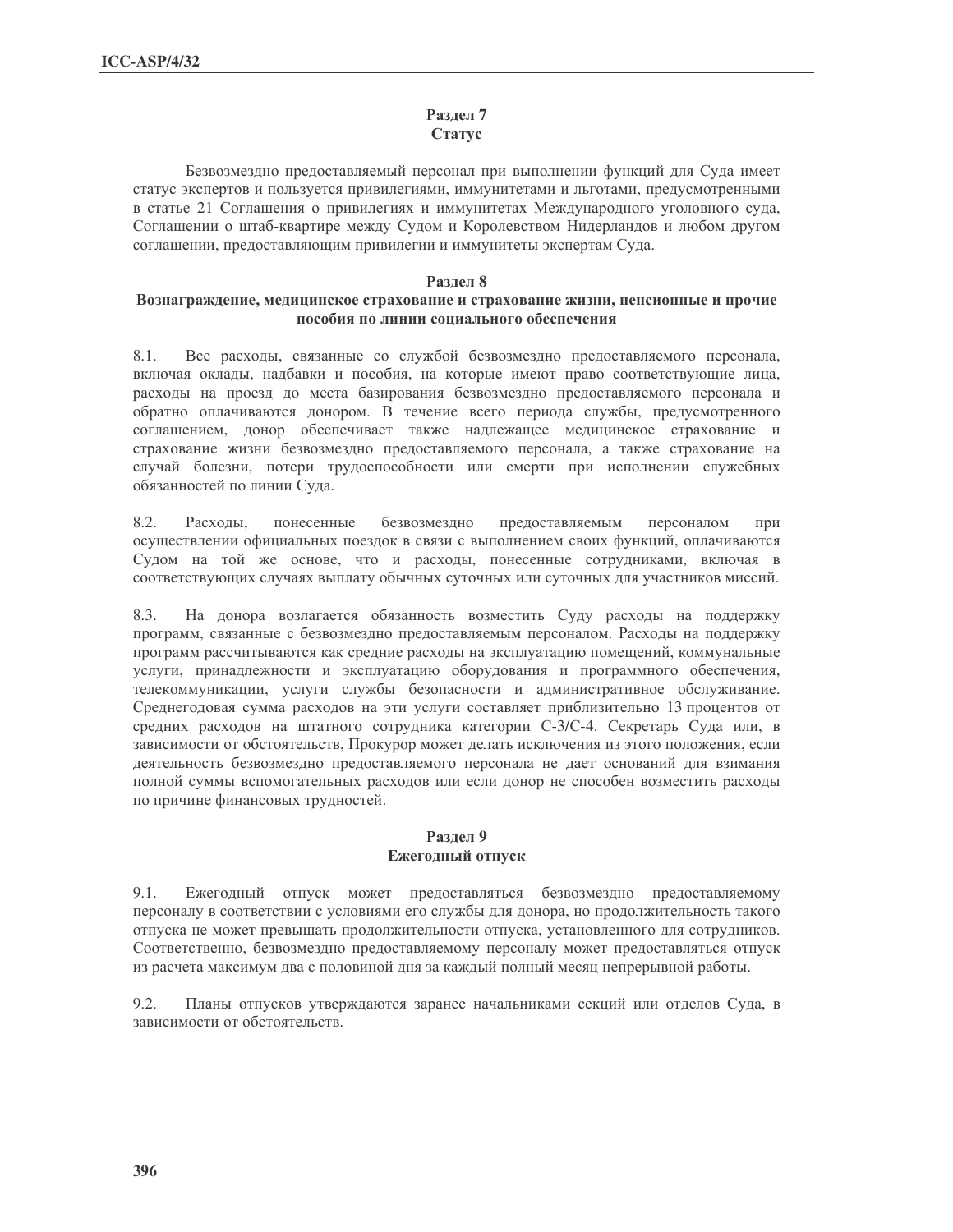### Разлел 10 Выполнение служебных обязанностей

10.1. Безвозмездно предоставляемый персонал выполняет свои функции под руководством и в полном соответствии с указаниями соответствующего должностного лица Суда и/или любого лица, действующего от его или ее имени. Такой персонал должен соблюдать все применимые положения, правила, инструкции, процедуры и административные распоряжения Суда.

Выполнение  $10.2.$ служебных обязанностей, возложенных на безвозмездно предоставляемый персонал, оценивается в соответствии с принципами Системы служебной аттестации Суда.

#### Раздел 11 Нормы поведения

Безвозмездно  $11.1.$ предоставляемый персонал соблюдает наивысшие нормы конфиденциальности при выполнении своих обязанностей в соответствии с Положениями о персонале, Правилами о персонале и любыми другими административными распоряжениями Суда. Безвозмездно предоставляемому персоналу может быть предложено при поступлении на работу взять на себя дополнительные обязательства относительно соблюдения конфиденциальности.

11.2. Безвозмездно предоставляемый персонал соблюдает принципы беспристрастности и независимости Суда и принимающего органа, и ему не разрешается запрашивать или получать инструкции относительно услуг, предоставляемых им в соответствии с соглашением, от какого бы то ни было правительства или органа, не имеющего отношения к Суду. Он воздерживается от такого поведения, которое могло бы негативно отразиться на Суде или принимающем органе, и не может заниматься деятельностью, несовместимой с целями и задачами Суда.

 $11.3.$ Безвозмездно предоставляемый персонал проявляет крайнюю осмотрительность во всех вопросах, касающихся его функций. Такой персонал никогда не должен без разрешения соответствующего должностного лица Суда сообщать средствам массовой информации или какому-либо учреждению, лицу, правительству или другому внешнему органу любую информацию, которая не была предана огласке и которая стала известна ему в силу его связи с Судом или принимающим органом. Такой персонал не имеет права использовать любую такую информацию в отсутствие письменного разрешения начальника принимающего органа Суда, и такая информация никогда не может использоваться в личных интересах. Эти обязательства остаются в силе по истечении срока служба в Суде.

## Разлел 12 Подотчетность

Неудовлетворительное выполнение служебных обязанностей или несоблюдение норм  $12.1.$ поведения, изложенных выше, могут вести к незамедлительному прекращению службы по инициативе Суда.

12.2. Любое серьезное нарушение обязанностей и обязательств, которое, по мнению начальника принимающего органа Суда, оправдывает прекращение службы до конца периода уведомления, незамедлительно доводится до сведения донора с целью получения согласия на немедленное прекращение службы. Суд может решить ограничить или запретить доступ к помещениям Суда соответствующему лицу, когда это будет оправдываться обстоятельствами.